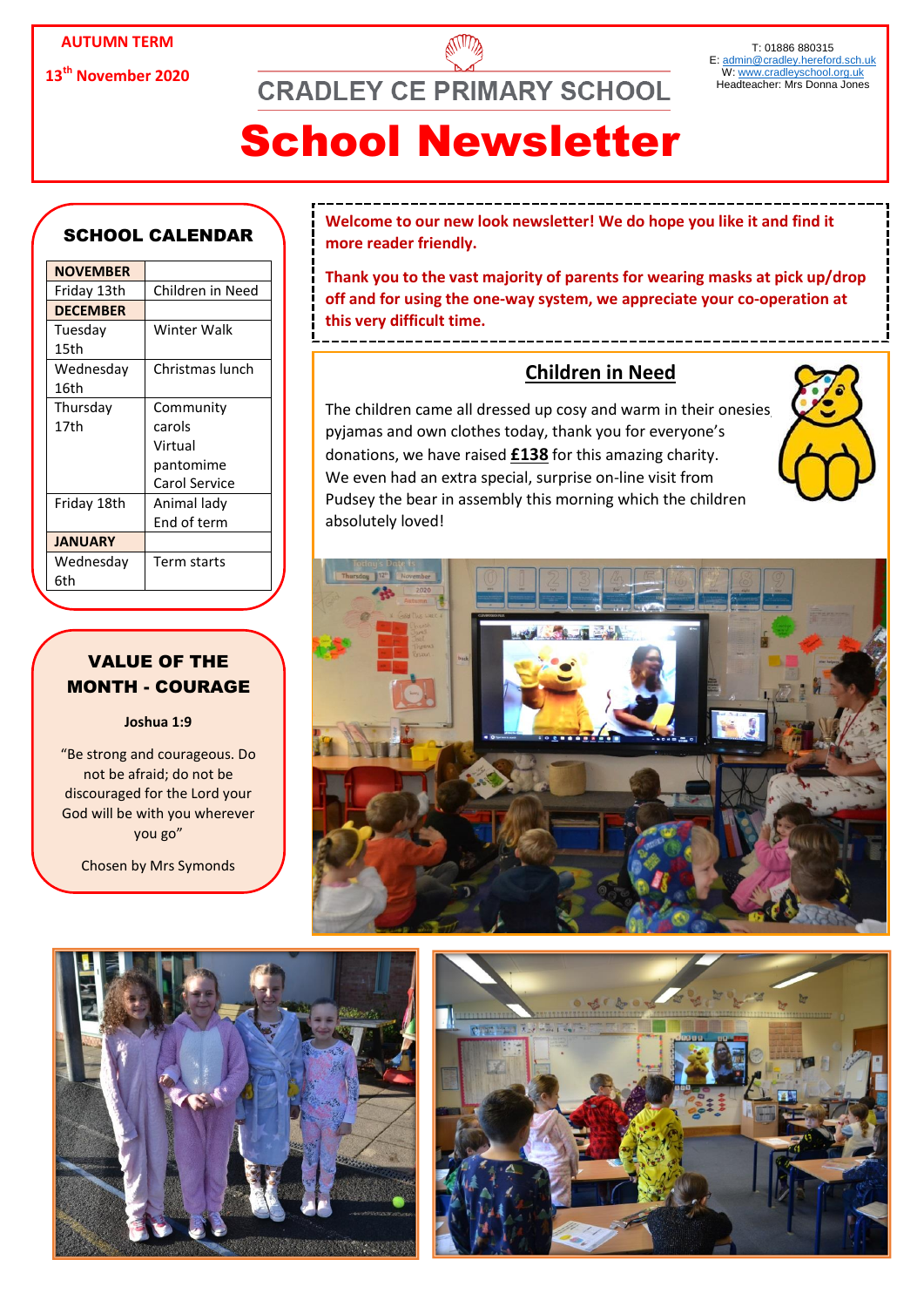### **Food Bank**

**Thank you to everyone who donated to the Harvest Foodbank appeal. We will have a box outside the main door for regular donations plus any items you can kindly donate to their Christmas Appeal. Thank you to Liz Blewett for taking the items to the food bank, they were very grateful for our donations. Thank you for your support.**

### **Attendance**

**Well done to Class 3 who have had 97.46% attendance this week. They get to look after Alfie the Attendance Bear next week. Please can we remind parents that late arrivals after the registers close at 8.55am count as a missed morning session and are included in attendance figures.**

**Class 1 – 96.3% Whole school – 95.55% Class 2 – 91.0% Class 3 – 97.46% Class 4 – 94.81% Class 5 – 95.51%** 





# **W** NURSERY NEWS



This week in Nursery we have continued to explore our theme 'Wild Animals'. On Monday in our P.E session we had Mike the monkey join us, Mike had lost all of his bananas and needed everyone in Nursery's help to find them again. Tuesday was a lovely day for us as we headed outside to enjoy a walk around the village; we found some beautiful fields and everyone enjoyed some fresh air, splashing in muddy puddles and making lots of new wonderful memories. On Wednesday Lauren helped us to make our own handprint poppy pictures and then we all joined the rest of the school for our 2 minutes of reflection; everyone in Nursery stood beautifully. On Thursday we made our own snakes with Charlie out of homemade playdough. We have finished off our week with cooking on Friday with Carol where we made Savoury Snake Twists.

## STARS OF THE WEEK **Nursery - Owen Davies for his excellent start at Cradley Nursery Billy Lane for being a superstar in his potty training Class 1 – Dominic Stokes for demonstrating excellence in Science Sofia Vaughan for trying really hard with her reading at home Class 2 – Blake Loader for always trying his best Chloe Jeffries for persistence during Art this week Class 3 – Jack Churchill for trying really hard with his reading Daniel Jeffries for always listening and being sensible Class 4 – Myleene Spiers for taking pride in her Maths this week Amber Thompson for taking pride in her letter writing in English Class 5 - Leila Meager for always taking pride in her work Lexi Edwards for persistence in her writing and for her effective and emotive letter**